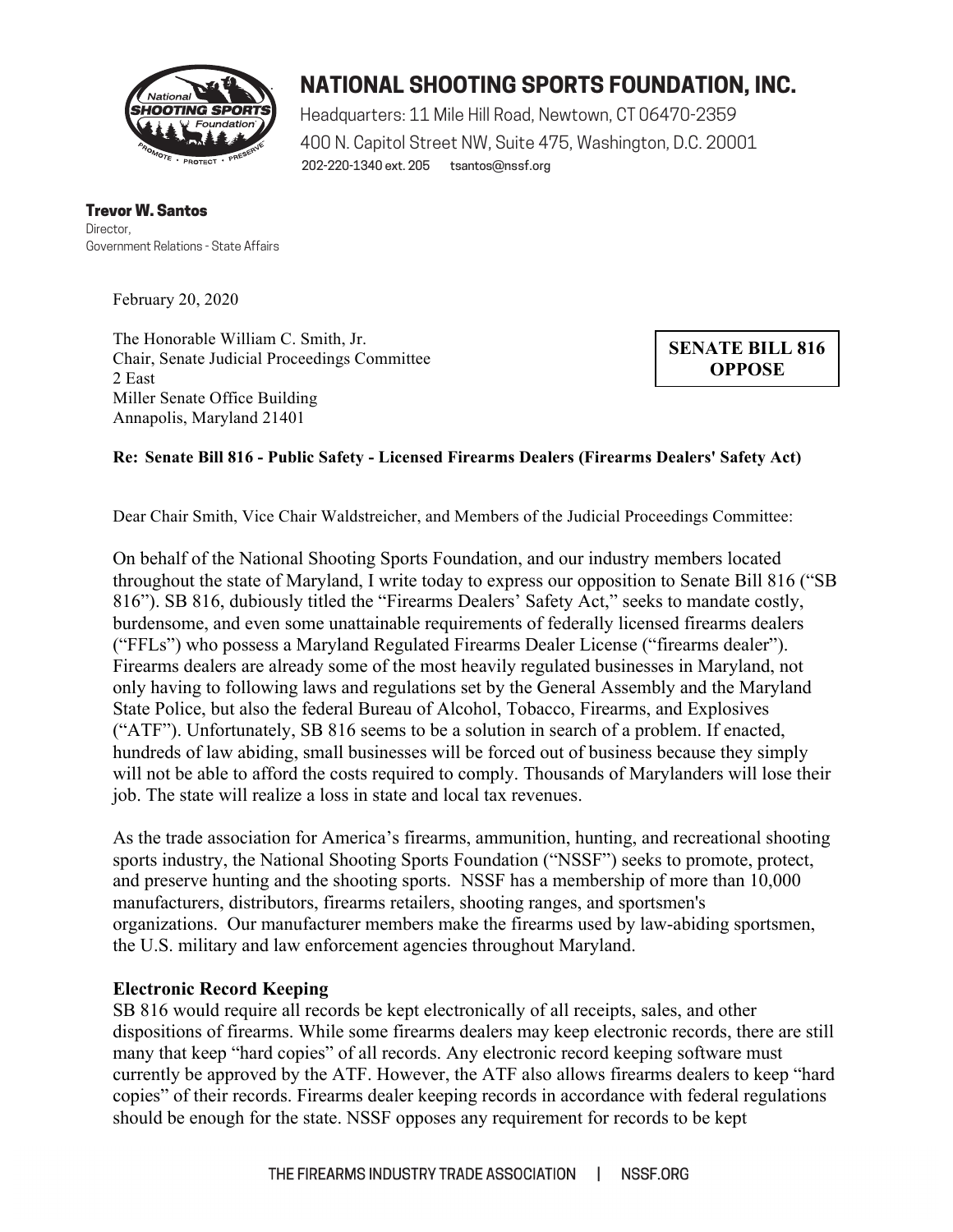Senate Judicial Proceedings SB 816 - Oppose February 20, 2020 Page 2 of 4

electronically. Electronic recordkeeping software is expensive, and many small dealers cannot afford the cost to purchase this software and the annual service fees to keep the software updated.

#### **Acquisition & Disposition ("A&D") Records**

SB 816 would require the acquisition of any firearm be recorded one (1) business day after acquiring a firearm and would require the disposition of any firearms within seven (7) days after a sale or other disposition. ATF already has requirements for when acquisitions and dispositions must be recorded in a firearm dealer's A&D book. However, given some firearm dealers are manufacturers, and some are importers, these requirements set forth by ATF may vary. In some cases, records must be updated in seven (7) days, others may be 14 days. NSSF believes the current ATF regulations for A&D record keeping is sufficient and would oppose these requirements in SB 816. The sponsor has offered no evidence that the current federal requirements are inadequate such that Maryland would need to have its own requirements.

## **Audio and Video of Sales, Including Retention and Availability**

SB 816 would require audio and video recording of all receipts, sales, and other disposition of firearms, as well as require the recordings be kept for a year, and made available to the Secretary, a federal agency in connection with an investigation, and to a party to a civil action after receiving a valid subpoena or discovery request.

Audio and video recording of every sale could be nearly impossible for many firearm dealers, as this would include not only traditional firearms retailers, but also "big box" stores, manufacturers, and importers. This also becomes a privacy issue. The cost for retaining these recordings for a year would be extremely expensive, amounting in the 10s of thousands of dollars. The one year associated with the retention of such recordings seems to be an arbitrary number. The cost associated with requiring both audio and video recording of every sale coupled with the requirement that the records be preserved for one year alone with shutter nearly all small retailers.

Records and recordings could already be requested by the Secretary, and federal law enforcement also has access to firearm dealer records in the course of an investigation. Additionally, a valid subpoena by a court would also require a firearm dealer to make available any records. We have great concerns with these records being required to be made available outside of what is already available by law.

## **Background Checks and Fingerprints for All Employees**

SB 816 would require background checks being conducted at the time of hire and annually on all employees of a firearms dealer. Such a requirement would be extremely costly and unnecessary. Firearms dealers already provide annually the name, address, and social security number of all employees to Maryland State Police on an annual basis for the renewal of their Maryland Regulated Firearms Dealer License. The state police would be in a position to conduct a criminal background check on the names provided to them by licensees.

Requiring a background check on all employees is unnecessary as all employees do not necessarily handle firearms. It is also already against the law for an FFL to allow someone to handle firearms who they know or have reason to believe is prohibited from possessing firearms.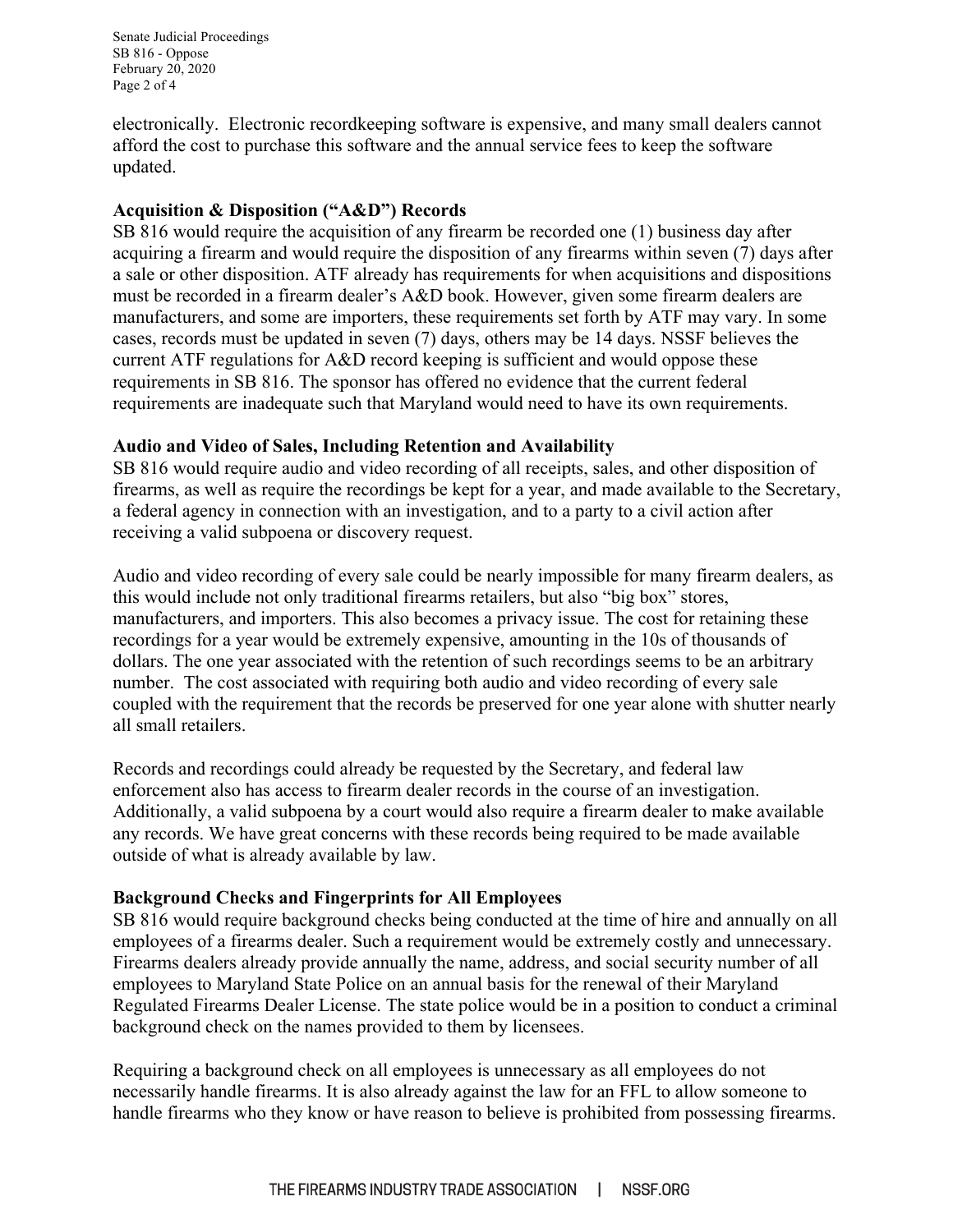Senate Judicial Proceedings SB 816 - Oppose February 20, 2020 Page 3 of 4

This requirement also poses an issue to which a firearms dealer could be targeted for discrimination. The U.S. Equal Employment Opportunity Commission (EEOC) has in the past challenged the hiring practices of certain large retailers alleging that refusing to hire prohibited persons, i.e. felony convictions, has a disparate impact on racial minorities.

#### **Insurance Liability for Acts of Another Using a Firearm Sold, etc.**

SB 816 would require licensed dealers to maintain liability insurance for the acts of another using a firearm sold, rented, or transferred by the licensed dealer in the amount of at least \$2,000,000. In no way would an insurance company write a policy to cover the criminal or even non-criminal misuse of a firearm. This would be like requiring a car dealership to maintain insurance for a vehicle they sold that is then involved in an accident caused by someone driving under the influence.

Additionally, as written, the licensed dealer would be liable for a firearm they may have lawfully sold after a background check 10 or 20 years ago which was then stolen from the original owner and misused to commit a violent crime. Again, no insurance company would provide such coverage of the misuse of a firearm, nor any other lawful product that was then misused. NSSF opposes this provision because no insurance company would write such a policy. This provision simply is impossible to comply with and would force ever retailer in the state to close their doors.

#### **Reporting Theft of Firearms**

SB 816 requires a firearm dealer to report any theft of a firearm immediately to law enforcement. While NSSF does not have a problem with the basis of this requirement, the language is not very specific. FFLs are already required by law to report lost or stolen firearms within 48 hours to both federal and local law enforcement. This is just another provision of this bill that is already addressed by federal law and regulation.

## **Display and Storage of Firearms During Business and Non-Business Hours**

SB 816 would require firearms dealers to store firearms in a locking display case or other area inaccessible to customers during business hours, and in a vault, safe, or reinforced display case with shatterproof glass outside of business hours. SB 816 also requires firearms displayed should be rendered inoperable with a trigger lock or other mechanism.

Business Hours – Most retailers store handguns in a glass display case, similar to what a jewelry store does, so customers are able to see the handguns and view them through the glass. However, long guns (rifles and shotguns) can be stored on open racks not only behind the counter, but also on racks throughout a retail store. It varies from retailer to retailer, and all depends on the amount of space available in a retail establishment. There are no problems associated with how firearms are currently being displayed at retail establishments. Additionally, there is no need to "render a firearm inoperable" while being displayed to a customer. Like with other consumer products, gun owners what to look at, feel and hold a firearm before making a purchase and to compare it to other models. This requirement makes it impossible for consumers to evaluate the product and discourages sales.

Outside Business Hours – Requiring firearms to be locked in a vault, safe, or in a reinforced display case with shatterproof glass is nearly impossible. Some retailers have 50, 100, 200, and